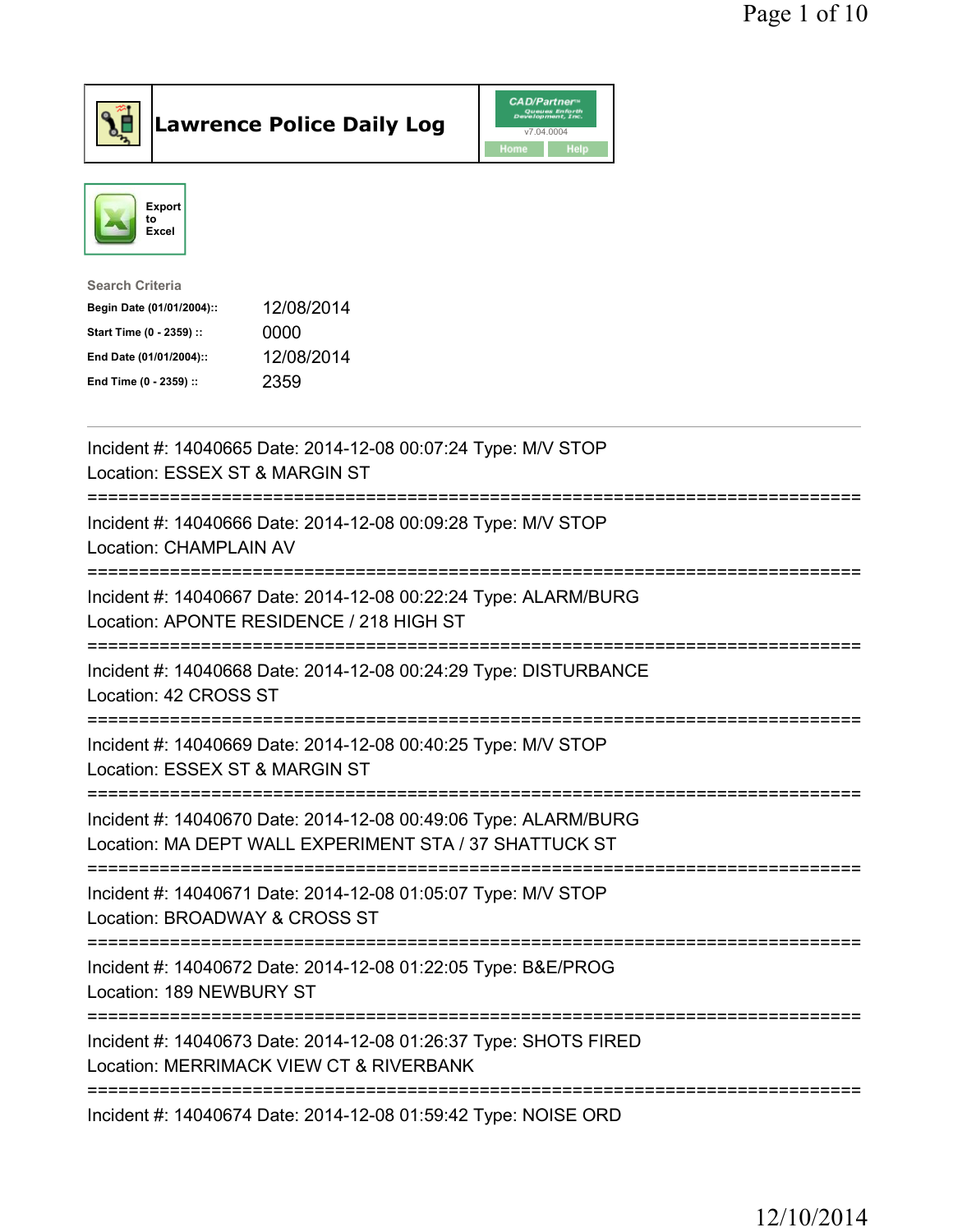Location: 164 EXCHANGE ST #1 =========================================================================== Incident #: 14040675 Date: 2014-12-08 02:06:04 Type: M/V STOP Location: MERRIMACK ST & S BROADWAY =========================================================================== Incident #: 14040677 Date: 2014-12-08 02:12:59 Type: M/V STOP Location: ESSEX & BROADWAY =========================================================================== Incident #: 14040676 Date: 2014-12-08 02:14:47 Type: ALARMS Location: BANK OF AMERICA / 67 WINTHROP AV =========================================================================== Incident #: 14040678 Date: 2014-12-08 02:36:29 Type: M/V STOP Location: CHICKERING ST & WINTHROP AV =========================================================================== Incident #: 14040679 Date: 2014-12-08 04:25:54 Type: ALARMS Location: DUNKIN DONUTS / 608 S UNION ST =========================================================================== Incident #: 14040680 Date: 2014-12-08 04:53:46 Type: TRESPASSING Location: ESSEX TOWERS / 45 BROADWAY #106 =========================================================================== Incident #: 14040681 Date: 2014-12-08 05:00:50 Type: ALARMS Location: 157 SARATOGA ST =========================================================================== Incident #: 14040682 Date: 2014-12-08 06:54:37 Type: B&E/PROG Location: 11 LAWRENCE ST =========================================================================== Incident #: 14040683 Date: 2014-12-08 07:14:12 Type: TOW OF M/V Location: 11.5 KINGSTON ST =========================================================================== Incident #: 14040684 Date: 2014-12-08 07:21:05 Type: M/V STOP Location: AMESBURY ST & CANAL ST =========================================================================== Incident #: 14040685 Date: 2014-12-08 07:34:04 Type: M/V STOP Location: 155 HAVERHILL ST =========================================================================== Incident #: 14040687 Date: 2014-12-08 07:35:49 Type: M/V STOP Location: FRANKLIN ST & HAVERHILL ST =========================================================================== Incident #: 14040686 Date: 2014-12-08 07:35:50 Type: ALARMS Location: 4 PROCTOR RD =========================================================================== Incident #: 14040690 Date: 2014-12-08 07:46:10 Type: M/V STOP Location: ELM ST & HAMPSHIRE ST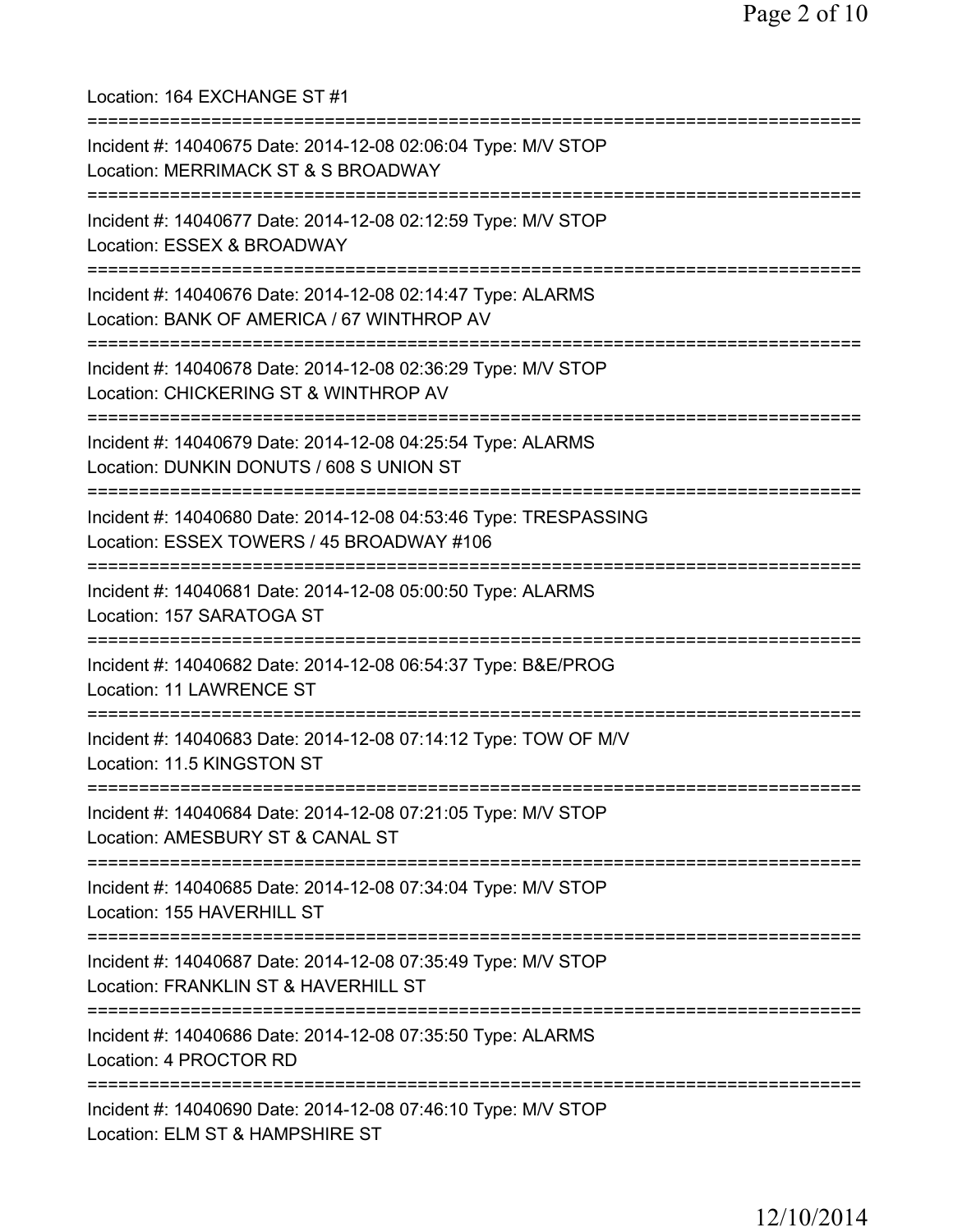| Incident #: 14040688 Date: 2014-12-08 07:47:36 Type: PARK & WALK<br>Location: CVS PHARMACY / 266 BROADWAY                         |
|-----------------------------------------------------------------------------------------------------------------------------------|
| Incident #: 14040689 Date: 2014-12-08 07:48:08 Type: TOW OF M/V<br>Location: ARLINGTON ST & HAMPSHIRE ST                          |
| Incident #: 14040691 Date: 2014-12-08 07:58:33 Type: M/V STOP<br>Location: 280 MERRIMACK ST                                       |
| Incident #: 14040692 Date: 2014-12-08 08:08:40 Type: MEDIC SUPPORT<br>Location: 57 JACKSON ST #9 FL 2                             |
| Incident #: 14040693 Date: 2014-12-08 08:14:49 Type: ALARMS<br>Location: 35 KENDALL ST                                            |
| Incident #: 14040694 Date: 2014-12-08 08:56:30 Type: NOTIFICATION<br>Location: 27 SAVOIE AV                                       |
| Incident #: 14040695 Date: 2014-12-08 09:12:02 Type: 911 HANG UP<br>Location: 6 HARRIMAN ST FL 2                                  |
| =========<br>Incident #: 14040696 Date: 2014-12-08 09:39:50 Type: ALARM/BURG<br>Location: LUCKY'S PIZZA + SUBS / 480 HAVERHILL ST |
| Incident #: 14040697 Date: 2014-12-08 09:48:01 Type: TOW OF M/V<br>Location: 273 FARNHAM ST                                       |
| Incident #: 14040698 Date: 2014-12-08 09:55:04 Type: INVESTIGATION<br>Location: 90 LOWELL ST                                      |
| Incident #: 14040699 Date: 2014-12-08 09:56:31 Type: INVESTIGATION<br>Location: 90 LOWELL ST                                      |
| Incident #: 14040700 Date: 2014-12-08 10:28:59 Type: TOW OF M/V<br>Location: 280 MERRIMACK ST                                     |
| Incident #: 14040702 Date: 2014-12-08 10:29:47 Type: MAL DAMAGE<br>Location: 468 CANAL ST FL 1                                    |
| Incident #: 14040701 Date: 2014-12-08 10:33:22 Type: TOW OF M/V<br>Location: 451 HAMPSHIRE ST                                     |
|                                                                                                                                   |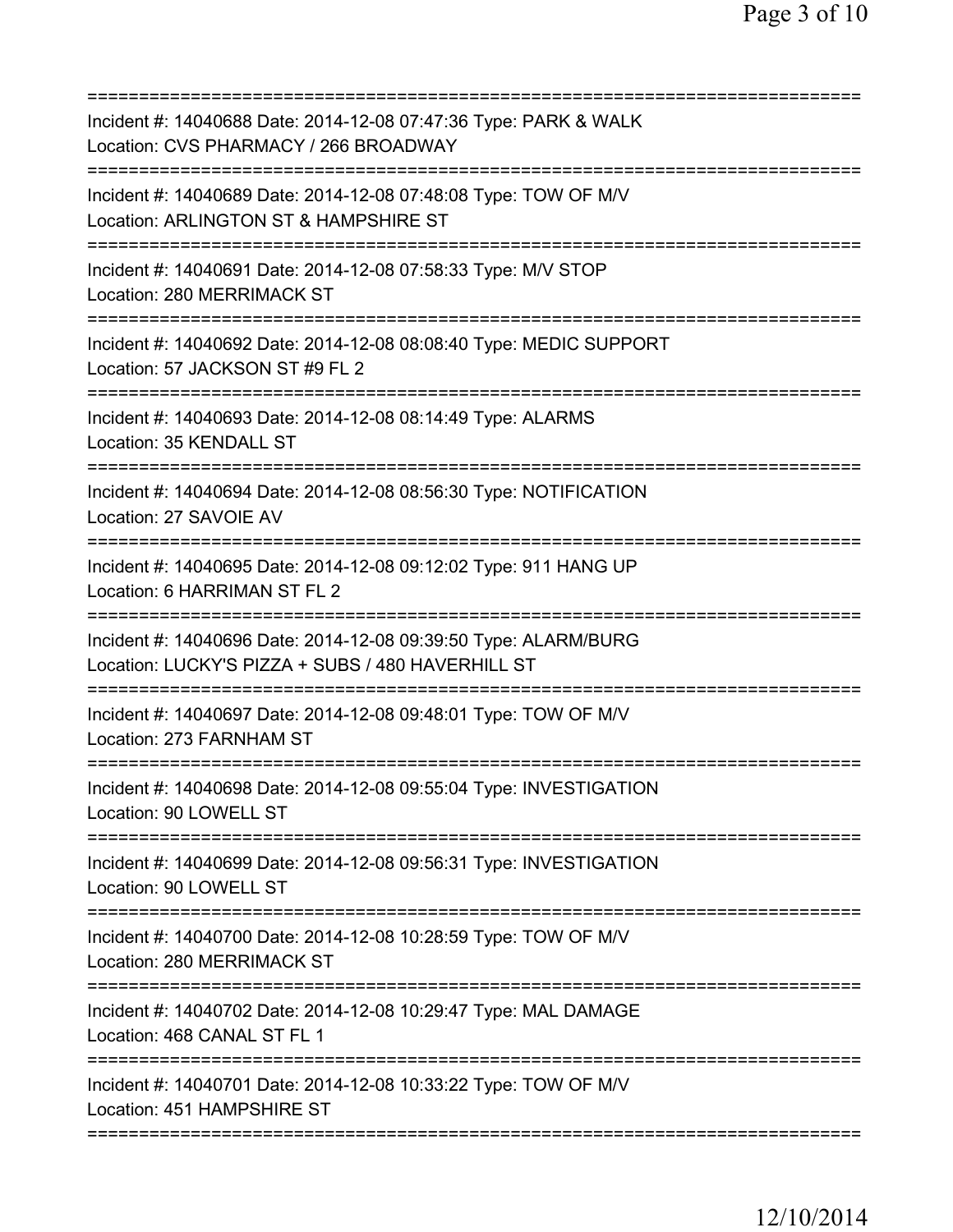Page 4 of 10

Incident #: 14040703 Date: 2014-12-08 10:37:01 Type: INVESTIGATION Location: SOUTH LAWRENCE EAST SCHOOL / 165 CRAWFORD ST =========================================================================== Incident #: 14040704 Date: 2014-12-08 10:45:35 Type: CK WELL BEING Location: 24 CONDUIT ST =========================================================================== Incident #: 14040705 Date: 2014-12-08 10:48:15 Type: TOW OF M/V Location: 21 KENDALL ST =========================================================================== Incident #: 14040706 Date: 2014-12-08 10:52:06 Type: RECOV/STOL/MV Location: 60 ISLAND ST =========================================================================== Incident #: 14040709 Date: 2014-12-08 10:59:47 Type: LOST PROPERTY Location: 46 BEACON ST =========================================================================== Incident #: 14040707 Date: 2014-12-08 11:03:38 Type: 209A/SERVE Location: 8 DIAMOND ST =========================================================================== Incident #: 14040708 Date: 2014-12-08 11:13:26 Type: M/V STOP Location: 360 BROADWAY =========================================================================== Incident #: 14040710 Date: 2014-12-08 11:27:44 Type: M/V STOP Location: AMESBURY ST & COMMON ST =========================================================================== Incident #: 14040711 Date: 2014-12-08 11:29:24 Type: 209A/SERVE Location: 133 PARK ST =========================================================================== Incident #: 14040712 Date: 2014-12-08 11:34:27 Type: 209A/SERVE Location: 47 EMMETT ST =========================================================================== Incident #: 14040713 Date: 2014-12-08 11:46:46 Type: ALARM/BURG Location: 495 LOWELL ST =========================================================================== Incident #: 14040714 Date: 2014-12-08 11:47:53 Type: INVEST CONT Location: 300 CANAL ST =========================================================================== Incident #: 14040715 Date: 2014-12-08 12:02:02 Type: DISABLED MV Location: WINTHROP AV =========================================================================== Incident #: 14040716 Date: 2014-12-08 12:05:59 Type: M/V STOP Location: HAVERHILL ST & WEST ST =========================================================================== Incident #: 14040717 Date: 2014-12-08 12:10:45 Type: INVESTIGATION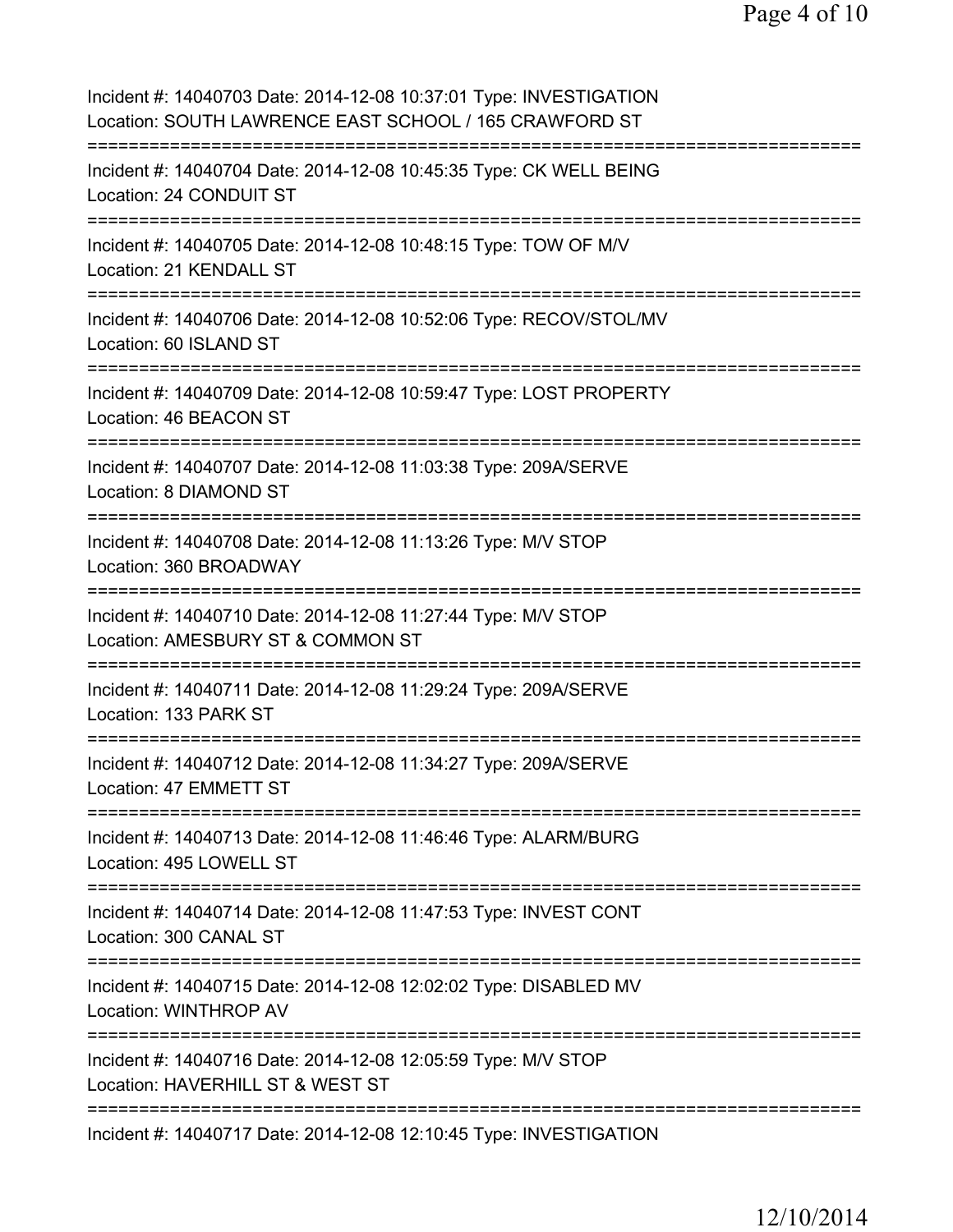Location: 59 TREMONT ST =========================================================================== Incident #: 14040718 Date: 2014-12-08 12:22:58 Type: TOW OF M/V Location: ALDER ST & EXCHANGE ST =========================================================================== Incident #: 14040719 Date: 2014-12-08 12:26:03 Type: INVESTIGATION Location: 138 FRANKLIN ST =========================================================================== Incident #: 14040720 Date: 2014-12-08 12:34:48 Type: UNWANTEDGUEST Location: MCDONALDS / 50 BROADWAY =========================================================================== Incident #: 14040721 Date: 2014-12-08 12:59:04 Type: LIC PLATE STO Location: 62 ALBION ST =========================================================================== Incident #: 14040722 Date: 2014-12-08 13:08:25 Type: M/V STOP Location: 363 SALEM ST =========================================================================== Incident #: 14040723 Date: 2014-12-08 13:10:30 Type: TOW/REPOSSED Location: THOREAU WAY =========================================================================== Incident #: 14040724 Date: 2014-12-08 13:16:03 Type: AUTO ACC/NO PI Location: ESSEX ST & WARREN ST =========================================================================== Incident #: 14040725 Date: 2014-12-08 13:16:48 Type: SUS PERS/MV Location: AMHERST ST & COPLEY ST =========================================================================== Incident #: 14040726 Date: 2014-12-08 13:20:29 Type: TOW OF M/V Location: 6 SPRINGFIELD ST =========================================================================== Incident #: 14040727 Date: 2014-12-08 13:23:56 Type: MISSING PERS Location: 14 CONDUIT ST =========================================================================== Incident #: 14040729 Date: 2014-12-08 13:37:29 Type: DRUG VIO Location: EXCHANGE ST & PARK ST =========================================================================== Incident #: 14040728 Date: 2014-12-08 13:37:39 Type: DRUG VIO Location: ARLINGTON ST & BROADWAY =========================================================================== Incident #: 14040730 Date: 2014-12-08 13:39:56 Type: B&E/PROG Location: 19 LENOX CIR =========================================================================== Incident #: 14040731 Date: 2014-12-08 13:58:28 Type: DRUG VIO Location: 208 PHILLIPS ST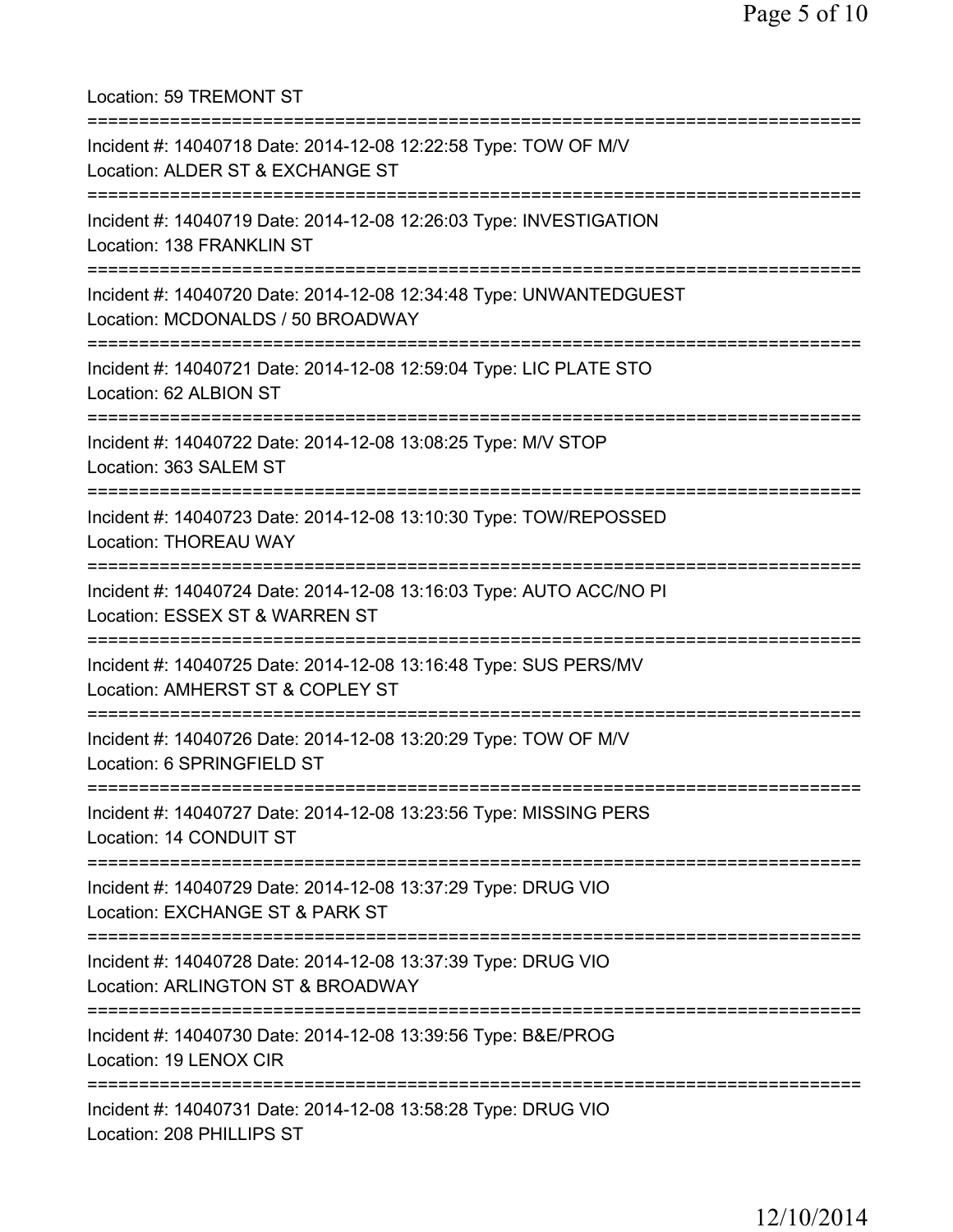| Incident #: 14040732 Date: 2014-12-08 14:11:44 Type: B&E/MV/PAST<br>Location: JACKSON ST & METHUEN ST                      |
|----------------------------------------------------------------------------------------------------------------------------|
| Incident #: 14040733 Date: 2014-12-08 14:14:42 Type: B&E/PAST<br>Location: 413 MARKET ST                                   |
| Incident #: 14040734 Date: 2014-12-08 14:25:06 Type: TOW OF M/V<br>Location: 30 WILMOT ST                                  |
| Incident #: 14040735 Date: 2014-12-08 14:52:01 Type: ALARM/BURG<br>Location: 151 GILBERT ST                                |
| Incident #: 14040736 Date: 2014-12-08 14:54:46 Type: 209A/VIOLATION<br>Location: 391 CHESTNUT ST #130                      |
| Incident #: 14040737 Date: 2014-12-08 15:09:55 Type: WARRANT SERVE<br>Location: 95 FOSTER ST                               |
| Incident #: 14040738 Date: 2014-12-08 15:14:00 Type: INVESTIGATION<br>Location: 107 BYRON AV                               |
| Incident #: 14040739 Date: 2014-12-08 15:20:14 Type: LOST PROPERTY<br>Location: RENT A CENTER / 356 ESSEX ST               |
| Incident #: 14040740 Date: 2014-12-08 15:49:08 Type: DRUG VIO<br>Location: 495 LOWELL ST                                   |
| Incident #: 14040741 Date: 2014-12-08 15:59:50 Type: MAL DAMAGE<br>Location: COMMON ST & LAWRENCE ST                       |
| ===============================<br>Incident #: 14040742 Date: 2014-12-08 16:24:41 Type: KEEP PEACE<br>Location: 20 PARK ST |
| Incident #: 14040743 Date: 2014-12-08 16:25:51 Type: KEEP PEACE<br>Location: 206 OSGOOD ST                                 |
| Incident #: 14040744 Date: 2014-12-08 16:47:23 Type: WARRANT SERVE<br>Location: 21 BROOKFIELD ST                           |
| Incident #: 14040745 Date: 2014-12-08 16:47:35 Type: ASSSIT AMBULANC<br>Location: 12 METHUEN ST                            |
|                                                                                                                            |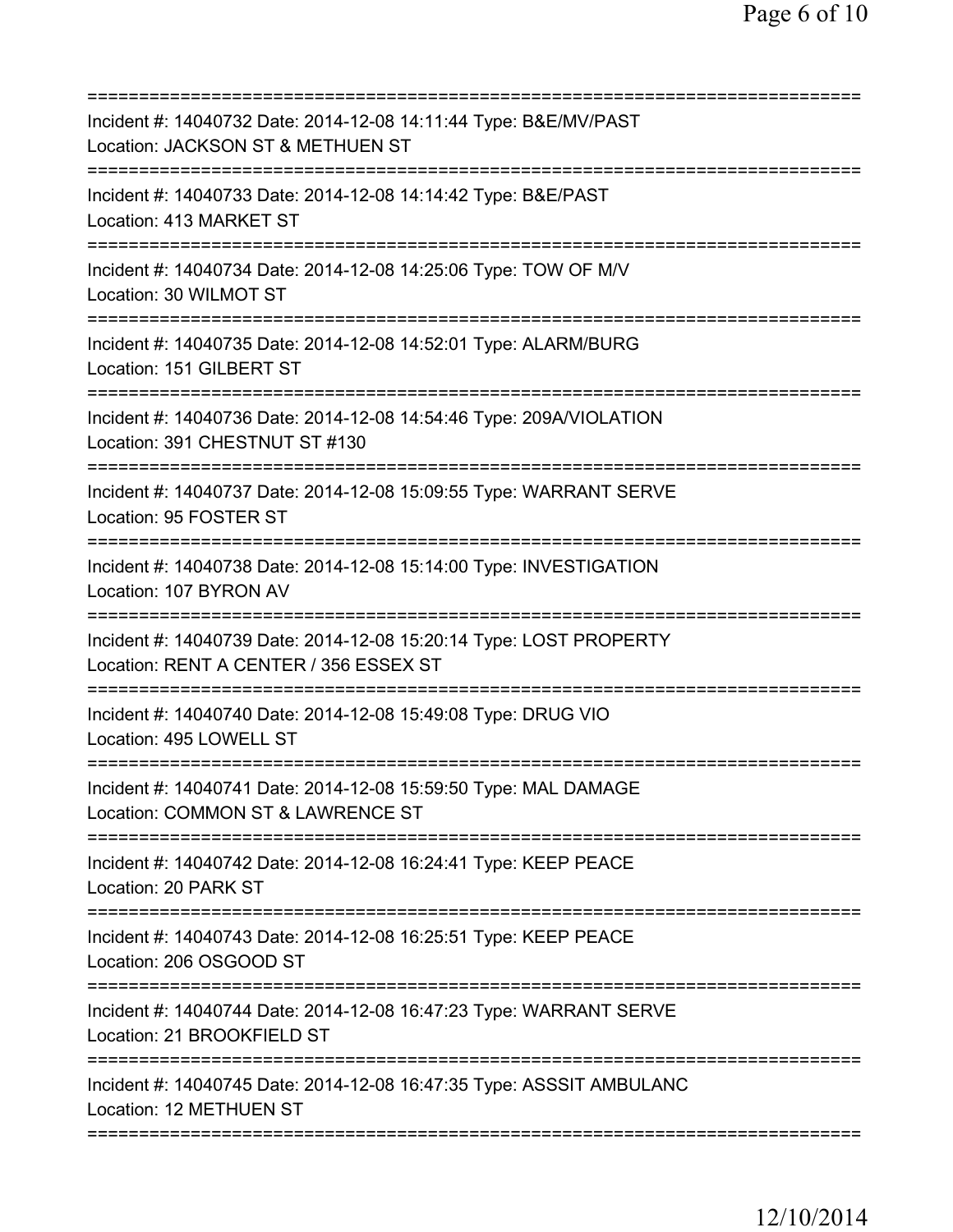Page 7 of 10

Incident #: 14040746 Date: 2014-12-08 17:10:16 Type: LARCENY/PAST Location: GREATER LAWRENCE FAMILY HEALTH CENT / 34 HAVERHILL ST =========================================================================== Incident #: 14040747 Date: 2014-12-08 17:20:12 Type: DISABLED MV Location: FRIENDLYS RESTAURANT / 227 WINTHROP AV =========================================================================== Incident #: 14040749 Date: 2014-12-08 17:34:06 Type: LARCENY/PAST Location: 220 WALNUT ST =========================================================================== Incident #: 14040748 Date: 2014-12-08 17:35:39 Type: AUTO ACC/PI Location: SAL'S RESTURANT / 354 MERRIMACK ST =========================================================================== Incident #: 14040750 Date: 2014-12-08 17:39:17 Type: M/V STOP Location: GENERAL ST & PROSPECT ST =========================================================================== Incident #: 14040752 Date: 2014-12-08 17:49:01 Type: M/V STOP Location: MELROSE TER =========================================================================== Incident #: 14040751 Date: 2014-12-08 17:49:43 Type: UNWANTEDGUEST Location: 20 PARK ST =========================================================================== Incident #: 14040753 Date: 2014-12-08 17:55:54 Type: M/V STOP Location: ELM ST & UNION ST =========================================================================== Incident #: 14040754 Date: 2014-12-08 17:57:34 Type: INVESTIGATION Location: 220 WALNUT ST =========================================================================== Incident #: 14040755 Date: 2014-12-08 18:03:57 Type: M/V STOP Location: HANCOCK ST =========================================================================== Incident #: 14040757 Date: 2014-12-08 18:13:27 Type: VIO 209A Location: 32 ORCHARD ST =========================================================================== Incident #: 14040756 Date: 2014-12-08 18:14:58 Type: M/V STOP Location: S UNION ST =========================================================================== Incident #: 14040758 Date: 2014-12-08 18:20:02 Type: ALARM/BURG Location: COMMUNITY DAY CARE / 7 BALLARD WY =========================================================================== Incident #: 14040759 Date: 2014-12-08 18:22:50 Type: TOW OF M/V Location: MARGIN ST & MELVIN ST =========================================================================== Incident #: 14040760 Date: 2014-12-08 18:22:56 Type: M/V STOP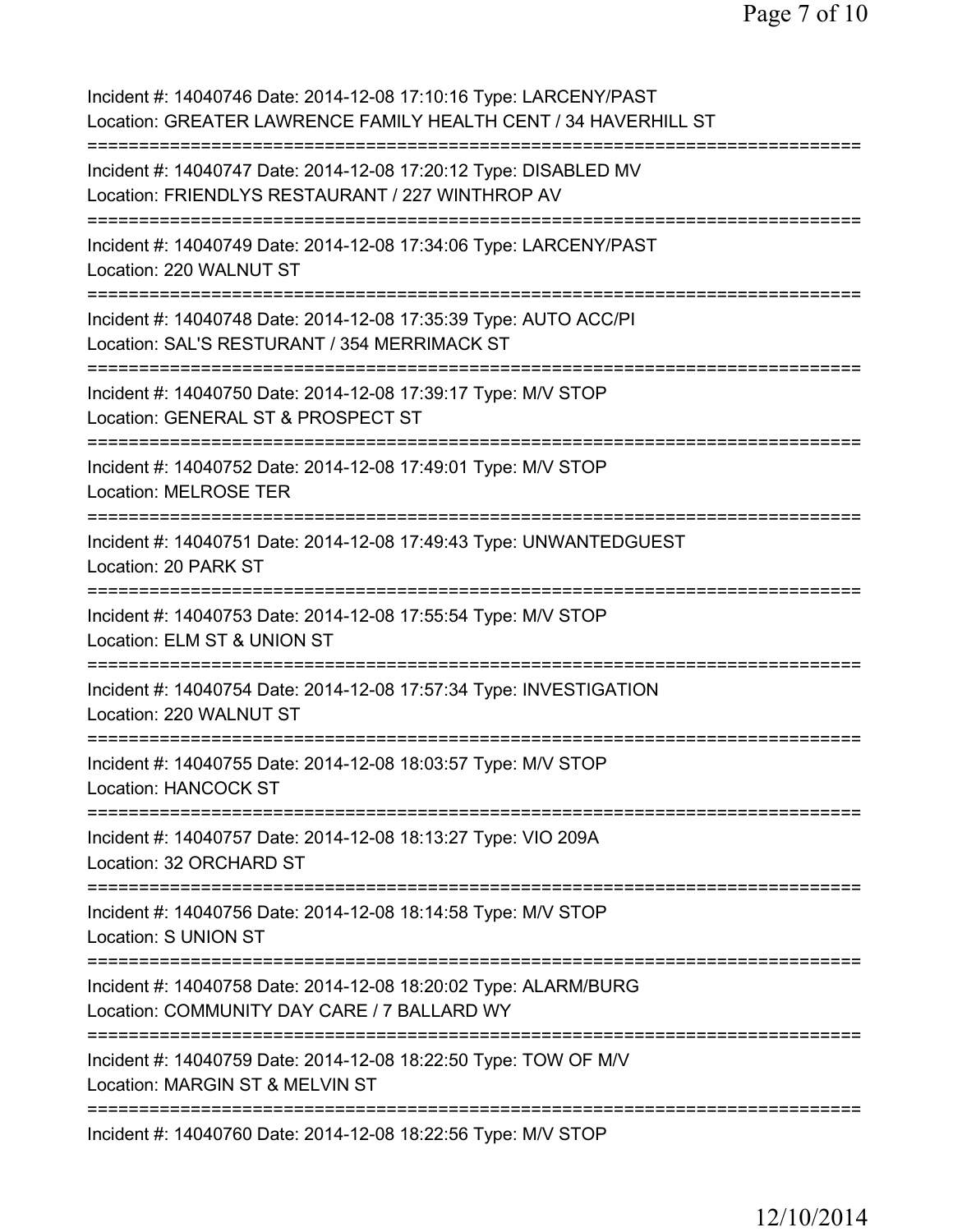Location: AVON ST & E HAVERHILL ST =========================================================================== Incident #: 14040761 Date: 2014-12-08 18:26:50 Type: MAN DOWN Location: BIG N' BEEFY / 415 BROADWAY =========================================================================== Incident #: 14040762 Date: 2014-12-08 18:31:03 Type: ROBBERY PAST Location: RESERVOIR ST =========================================================================== Incident #: 14040763 Date: 2014-12-08 18:49:21 Type: M/V STOP Location: LOWELL ST & WINTER ST =========================================================================== Incident #: 14040764 Date: 2014-12-08 18:50:48 Type: M/V STOP Location: LAWRENCE ST & OAK ST =========================================================================== Incident #: 14040765 Date: 2014-12-08 18:52:01 Type: M/V STOP Location: CENTRAL BRIDGE =========================================================================== Incident #: 14040766 Date: 2014-12-08 18:58:13 Type: DRUG VIO Location: TACO BELL / 79 WINTHROP AV =========================================================================== Incident #: 14040767 Date: 2014-12-08 19:04:01 Type: DISTURBANCE Location: 59 TREMONT ST #110 FL 1 =========================================================================== Incident #: 14040768 Date: 2014-12-08 19:06:12 Type: INVESTIGATION Location: 167 BROADWAY =========================================================================== Incident #: 14040770 Date: 2014-12-08 19:17:13 Type: CK WELL BEING Location: 260 AMES ST =========================================================================== Incident #: 14040769 Date: 2014-12-08 19:19:47 Type: SHOPLIFTING Location: DEMOULAS MARKET / 700 ESSEX ST =========================================================================== Incident #: 14040771 Date: 2014-12-08 19:34:15 Type: HIT & RUN M/V Location: 6 DIAMOND ST =========================================================================== Incident #: 14040772 Date: 2014-12-08 19:58:11 Type: LOST PROPERTY Location: 73 JACKSON ST #1 B =========================================================================== Incident #: 14040773 Date: 2014-12-08 20:03:07 Type: ALARM/BURG Location: PEGASUS HOUSE / 482 LOWELL ST =========================================================================== Incident #: 14040774 Date: 2014-12-08 20:18:53 Type: STOLEN PROP Location: LAWRENCE PUBLIC LIBRARY / 51 LAWRENCE ST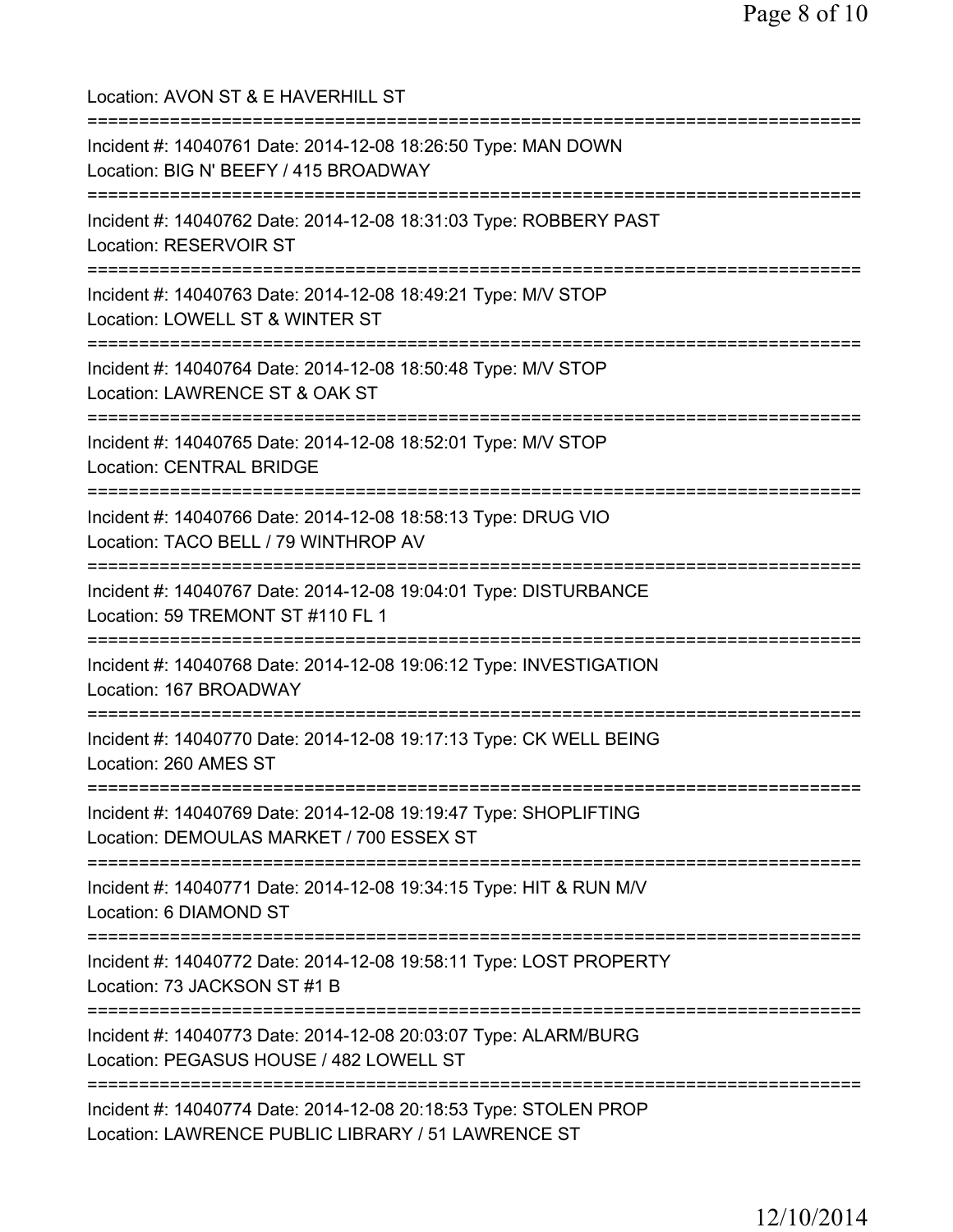| Incident #: 14040775 Date: 2014-12-08 20:25:43 Type: M/V STOP<br>Location: AUBURN ST & HAMPSHIRE ST                                           |
|-----------------------------------------------------------------------------------------------------------------------------------------------|
| Incident #: 14040776 Date: 2014-12-08 20:27:19 Type: LARCENY/PAST<br>Location: 90 LOWELL ST                                                   |
| Incident #: 14040777 Date: 2014-12-08 20:35:47 Type: M/V STOP<br>Location: FLORAL ST & LOWELL ST                                              |
| Incident #: 14040778 Date: 2014-12-08 20:59:16 Type: MAL DAMAGE<br>Location: NEWBURY ST & SUMMER ST                                           |
| ============================<br>Incident #: 14040779 Date: 2014-12-08 21:01:16 Type: NOISE ORD<br>Location: 64 BUTLER ST                      |
| ------------------------<br>Incident #: 14040780 Date: 2014-12-08 21:13:36 Type: ALARM/BURG<br>Location: EL CESAR RESTURANT / 99 ESSEX ST     |
| Incident #: 14040781 Date: 2014-12-08 21:17:59 Type: M/V STOP<br>Location: JACKSON ST & SUMMER ST                                             |
| Incident #: 14040782 Date: 2014-12-08 21:18:07 Type: SUICIDE ATTEMPT<br>Location: 36 MT VERNON CIR                                            |
| Incident #: 14040783 Date: 2014-12-08 21:20:27 Type: M/V STOP<br>Location: ESSEX ST & LAWRENCE ST                                             |
| Incident #: 14040784 Date: 2014-12-08 21:36:18 Type: ASSSIT AMBULANC<br>Location: MERRIMACK ST & S BROADWAY                                   |
| ====================================<br>Incident #: 14040785 Date: 2014-12-08 21:52:23 Type: UNWANTEDGUEST<br>Location: 62 BROOKFIELD ST FL 3 |
| Incident #: 14040786 Date: 2014-12-08 22:11:09 Type: M/V STOP<br><b>Location: HUSE ST</b>                                                     |
| Incident #: 14040787 Date: 2014-12-08 22:29:20 Type: M/V STOP<br>Location: ARLINGTON ST & LAWRENCE ST                                         |
| Incident #: 14040788 Date: 2014-12-08 22:44:55 Type: M/V STOP<br>Location: S BROADWAY MARKET / 135 S BROADWAY                                 |
|                                                                                                                                               |